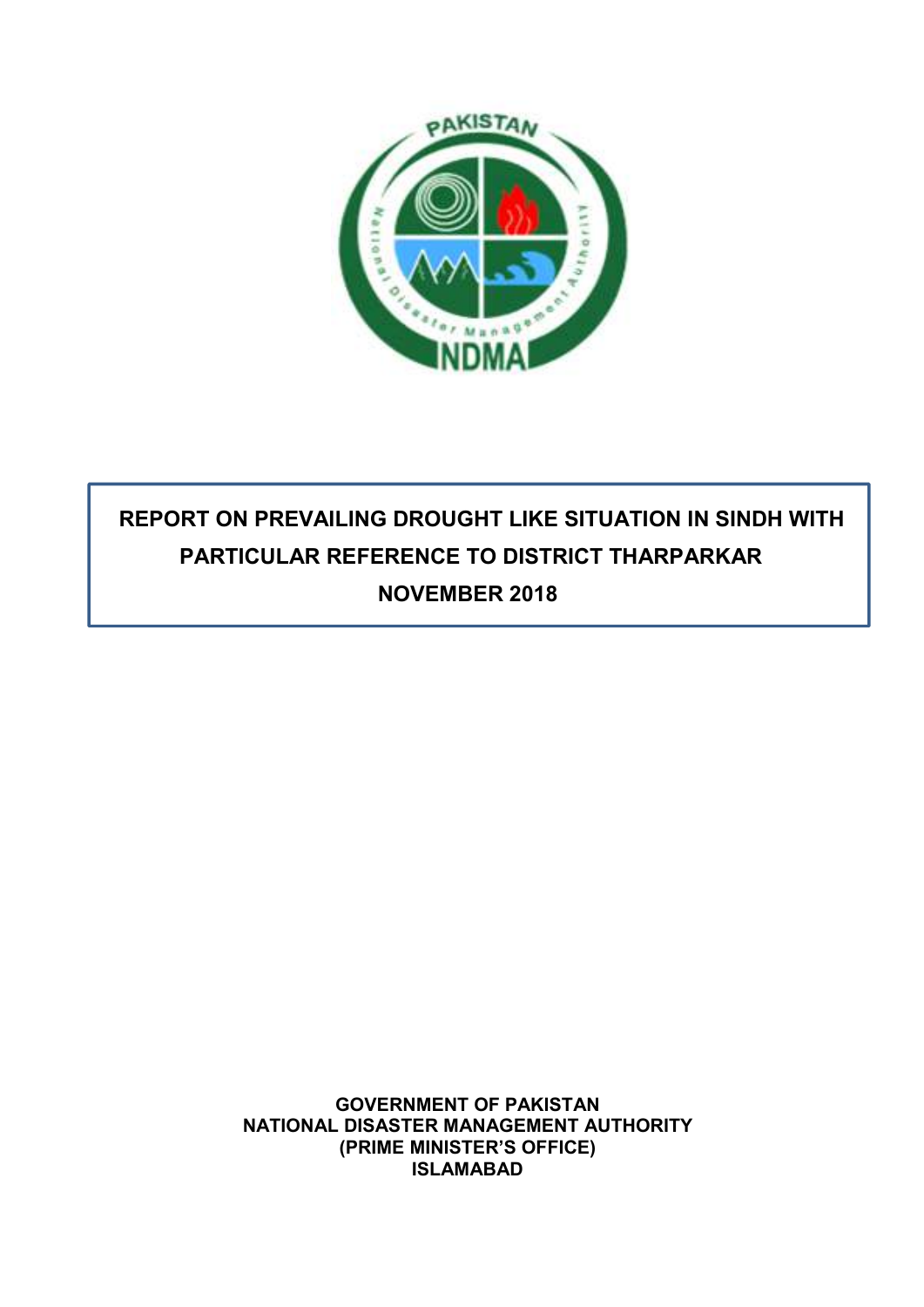### 1. **Overview**:

a. Drought has greater impact, as compared to other major disasters as the later are mostly of short duration and geographically limited, while drought, by contrast, affects large geographical areas for considerable period of time. The frequency and severity of drought have



increased in our country in recent years due to a combination increasing temperatures, increasing events of El Nino and a reduction in the number of rainy days. A significant increase in the frequency of heat waves, an indicator of forthcoming drought, has been reported.

- b. A major drought situation tends to visit the country in 16-20 year cycles and the lesser impact version, every 3-4 years in the south. The 1999-2002 drought is considered to be one of the worst, it impacted 58 districts, affecting over 3 million population and causing loss of 2.5 million livestock. This drought caused direct and indirect losses of US\$1.2 billion to the national economy.
- c. The climate change phenomenon is responsible for current onset of the drought conditions since late 2013, across Southern and Eastern parts of Sindh, Southern Punjab and most of arid Balochistan. Below average / less rainfall during the monsoon season 2018 particularly in Sindh Province (desert areas) resulted in acute shortage of water, food and fodder. The intensity and frequency of such phenomenon is likely to increase. This alarming situation warrants quick and effective measures and concentrated interventions.
- d. **Drought Condition in District of Sindh 2018/19**. The districts of Sukkur, Khairpur, Sanghar, Umerkot, Badin, Tharparkar, Kachho & Kohistan areas of Districts Thatta, Jamshoro and Dadu are frequently hit by drought. Less than anticipated rains during this monsoon season has worsened the situation in the above districts. The Deputy Commissioners of the above districts have reported that grass grown up in natural pastures/grazing areas and crops or seedling sown has dried up and requested to Relief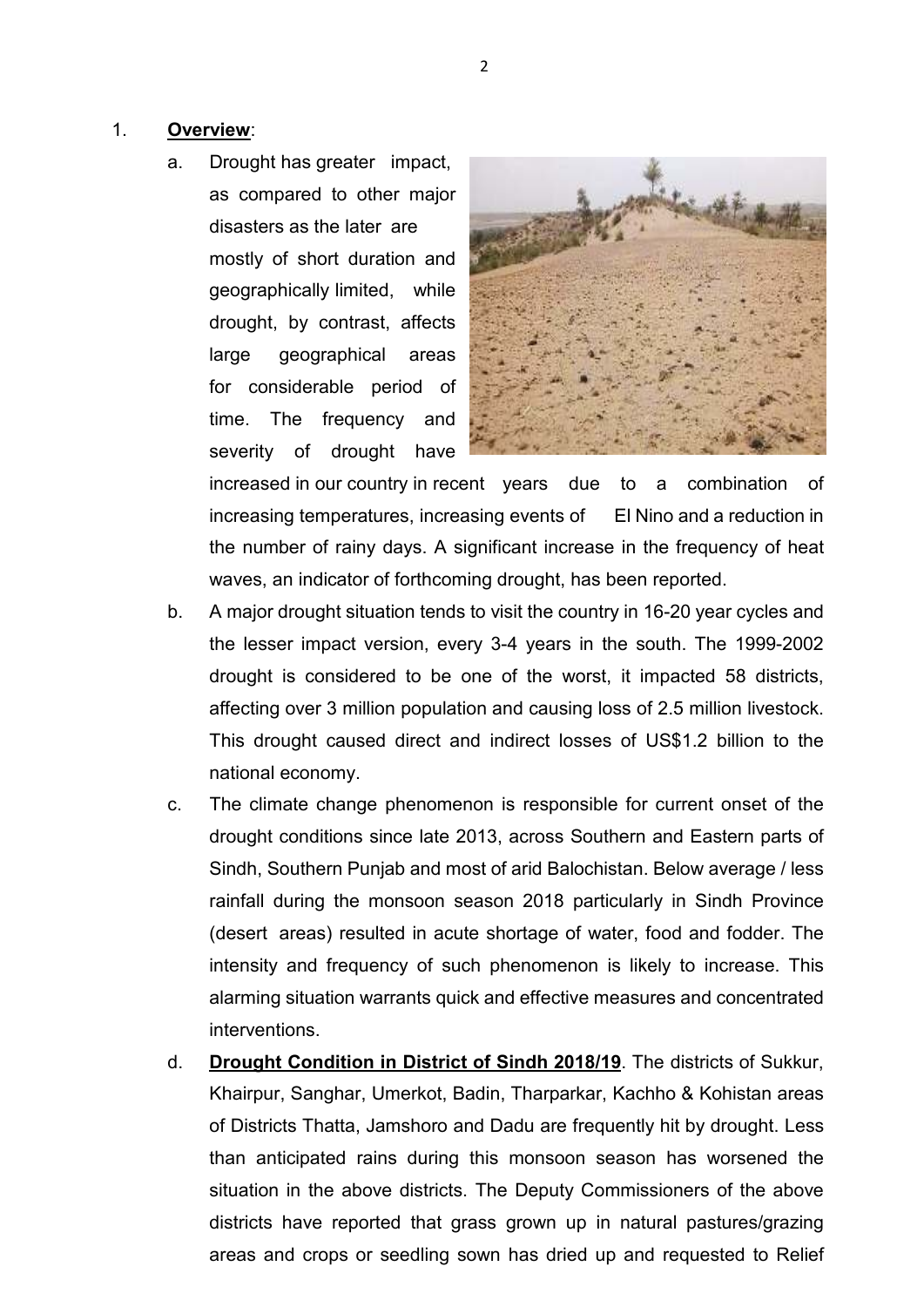Department to declare affected Dehs as Calamity Affected Areas in terms of Section 3 & 4 of Sindh National Calamities (Prevention & Relief) Act, 1958 and provide relief package to the affectees for 3 months period.

- e. Accordingly, the Provincial Cabinet in a meeting held on 20<sup>th</sup> August, 2018 constituted a committee under the Chairmanship of the Senior Member/Relief Commissioner, Sindh alongwith Secretaries of the relevant provincial Departments and concerned Commissioners. The Committee recommended effective and transparent relief measures. The Committee also convened meetings with district line departments and Civil Society Organizations on 21<sup>st</sup>, 24<sup>th</sup> and 25<sup>th</sup> August, 2018 at District Headquarters of Tharparkar and Umerkot and conducted field visits of drought affected areas for on-ground assessment. Subsequently the Chief Minister Sindh ordered on 28.8.2018 that before launching of a relief campaign following action be taken:
	- i. List of concerned beneficiaries (Head of Families) may be sought from the NADRA through PDMA in respect of Dehs / areas recommended by Deputy Commissioner.
	- ii. Wheat may be distributed amongst house hold of affected Dehs from the safe & secure "Sentinel Points" the number and site of which will be determined and supervised by the concerned Deputy Commissioners.
- f. Accordingly DG PDMA requested NADRA and NDMA to provide lists of head of families in 513 x Drought Hit Dehs in 8 x districts of Sindh. The NADRA furnished details of head of 420,946 x families in the pre-identified/affected Dehs. District-wise details are at **Annexure- I.**
- g. Subsequently, Chief Minister, Sindh declared affected areas / Dehs of above mentioned districts as **"Calamity Affected Areas**".
- h. In compliance of the orders of Chief Minister Sindh, the distribution of free wheat started from **24.09.2018. Till** 30.10.2018, **227,661** families have received free wheat of 50 K.G each. District-wise details are at **Annexure-II.** Whereas process for distribution of free wheat to remaining **193,285** families is ongoing.
- i. Apart from above Chief Minister also approved distribution of 149,710 Ration bags purchased from Canteen Store Department (CSD) containing 30 Kilograms of food items alongwith 4 Nos. of Antibacterial Soap for distribution for distribution to PDMA Sindh amongst 49,910 pregnant and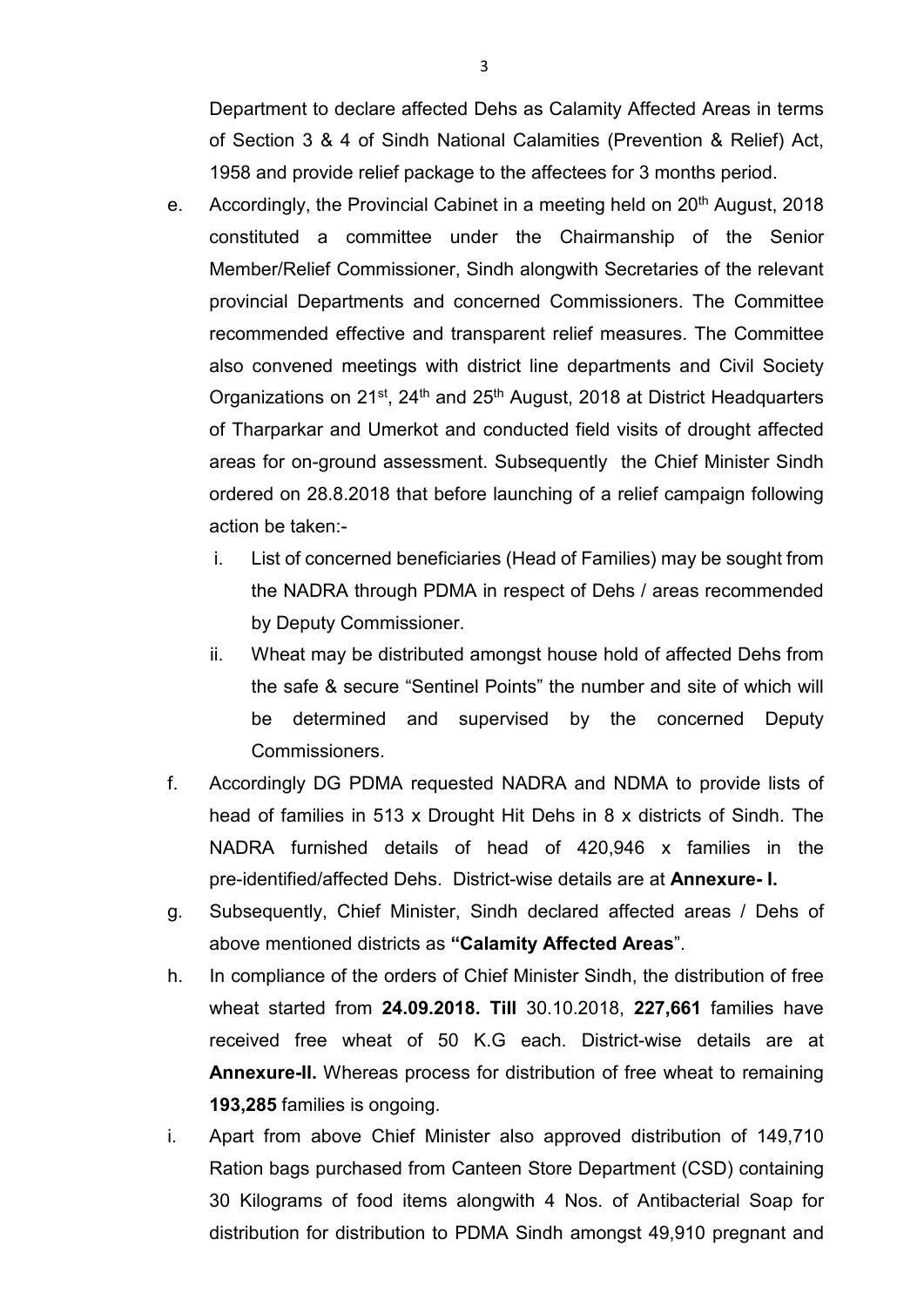lactating women of district Tharparkar and Umerkot for three months to cover their nutritive problems. The total cost of 149,710 Rations bags comes to Rs. 369.833 million. Details of food/hygiene items of Ration bags and District wise details of pregnant/lactating women are at **Annexure-III.**

j. In addition to above, The Government of Sindh has requested State Bank of Pakistan to issue necessary instruction to the schedule and micro financing banks to postponed, reschedule the installment of outstanding loans/interest in the drought affected Dehs declared as calamity affected areas particularly district Tharparkar to ease the miserable life of people.

#### 2. **District Tharparkar**:

a. Tharparkar was separated from District Mirpurkhas in 1990. It is located at the extreme South East corner of Sindh with its Headquarter at Mithi. Population of the District is approximately 1.649 million. Total area of District is **22,000 Sq. Km** out of which 97% consists of desert. It comprises of 7 Talukas, 64 Union



Councils (UCs), 172 Dehs and 2,365 villages. District Tharparkar has biggest natural reservoir of underground coal, as well as china clay, granite and salt.

b. During last four years District Tharparkar received very nominal and inadequate rains during monsoon season. Detailed statement of rainfall of since 2014 onward is at **Annexure-IV.** This has adversely affected Livestock and Agriculture in 167 Dehs which are the main sources of livelihood in Tharparkar. Lower incomes resulted in health and nutrition issues in most vulnerable group like pregnant/lactating women and children particularly newly born. To cope up this situation the administration of respective Districts and Provincial Government has taken the followings steps:-

#### 1) **Wheat Distribution:**

i. Wheat relief to **276,152** Head of Families (**HoFs)** started since 24.10.2018 from **07** Talukas godowns at the scale of 50 kg per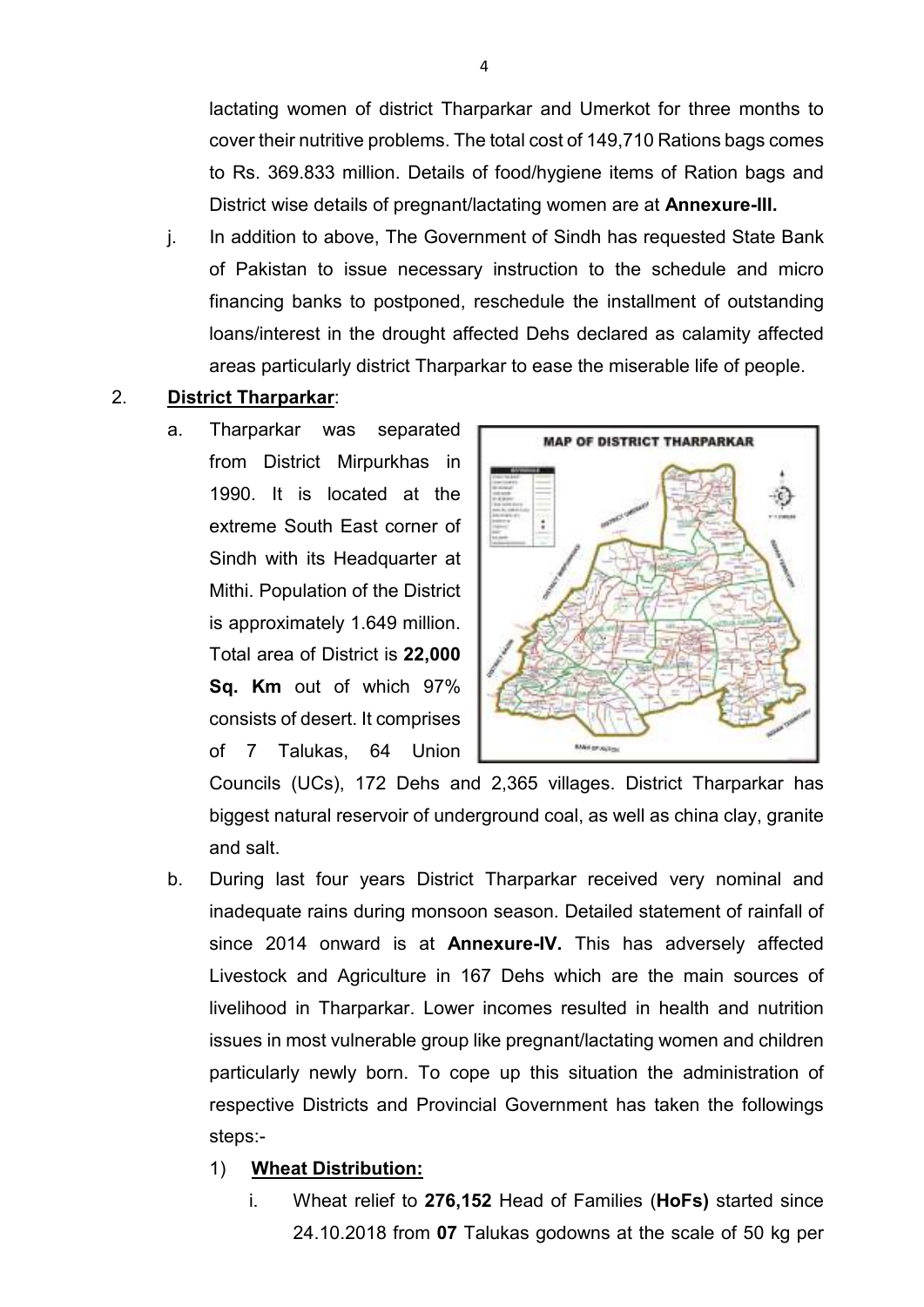family through 376 sentinel points after completing codal formalities for hiring of transport. **190,536** families have received wheat till 30<sup>th</sup> October, 2018.

- ii. Wheat distribution mechanism is transparent and fair enough to ensure that right quantity and appropriate quality of wheat is provided to the recipient.
- 2) **Water:** 
	- i. To ensure provision of safe drinking water, 258 additional RO plants are planned to be installed in addition to 589already installed.
	- ii. Out of 63 water supply schemes only 15 are functional while rest are

non-functional.

- iii. Work on 9 x additional water supply schemes is in progress.
- iv. I8 small dams has been completed at a cost of Rs. 2583.303 million, while work in progress on construction of 9 x additional small dams at a cost of Rs. 1271.63 million.

### 3) **Health care:**

- i. To address health issues of the affected population, **Special Medical Camps** has been established by Health Department and PPHI since 14<sup>th</sup> October.
- ii. Doctors from DG Health, DHO, M.S Civil Hospital Mirpurkhas, and PPHI are running the camps.
- iii. Consultants, Gynecologists, Pediatricians and Specialists provided by Medical Universities and DG Health are stationed at District, Taluka Hospitals and Rural Health Centers.
- iv. Theme is to conduct multiple outreach sessions to treat pregnant and lactating women, children under 5 years of age besides inhabitants suffering from multiple diseases.
- v. Till 30.10.2018, **238** villages have been covered and **38,186** patients of remotest villages have been treated.
- vi. Screened out 36,708 Pregnant & Lactating women (PLWs) by Health, PPHI & HANDS NGOs (from 01.01.2018 till 25.10.2018)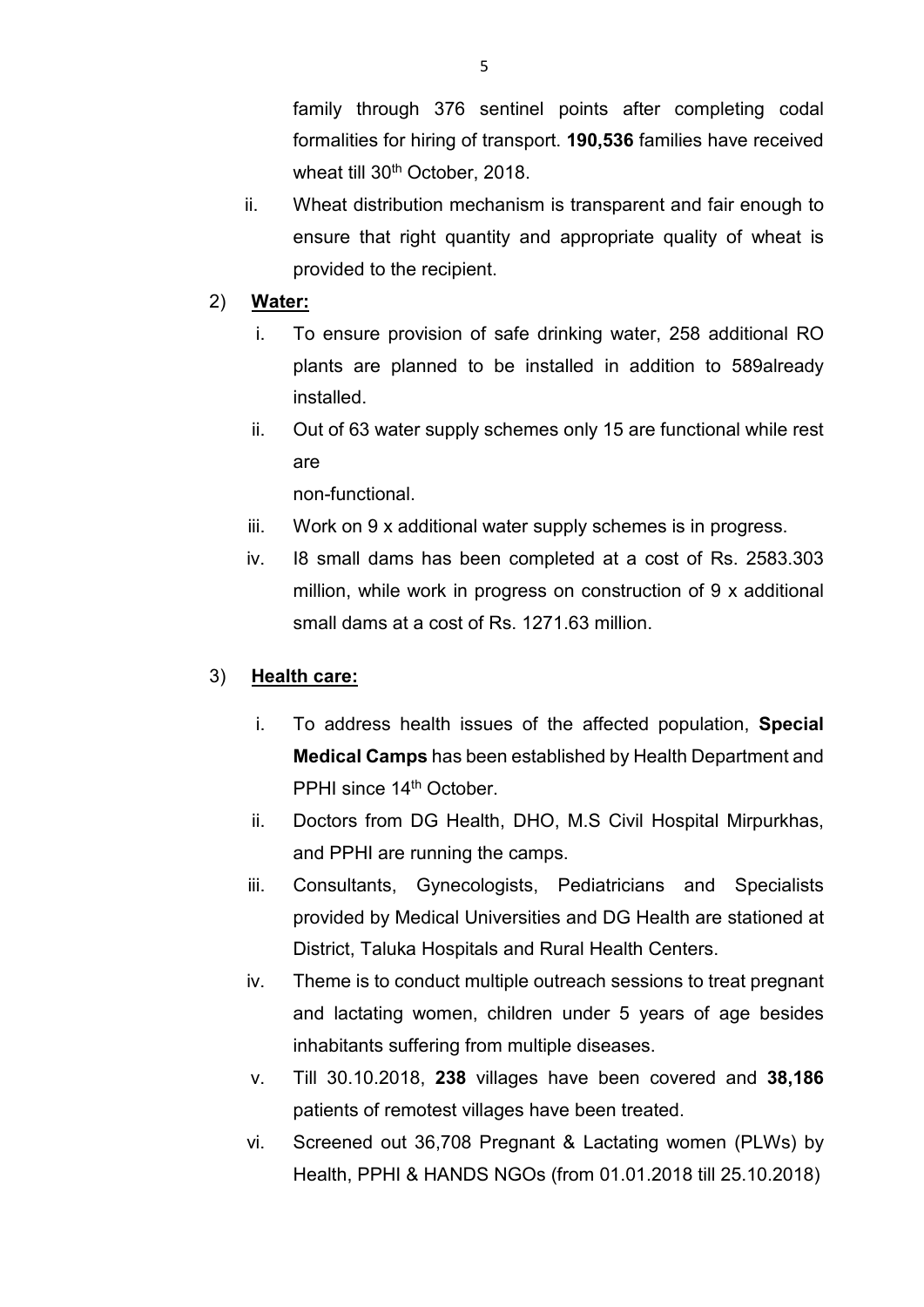- vii. Family Ration Packs Provided by PDMA, GOS has been distributed amongst 8,082 PLWs till 8.11.2018 while distribution amongst remaining is ongoing.
- viii. To prevent stunting, Social Welfare Department has been tasked to hire firms and partners to start interventions including conditional cash transfer program for pregnant and lactating women who will get the conditional cash transfer of Rs.1500 for 13 visits each. While Rs. 4,000/- will be given to each woman on the time of safe delivery.

### 4) **Livestock:**

- i. More than **1.060 million** small and large animals has been vaccinated, drenched and treated.
- ii. Distribution of fodder for livestock will be started soon.

### 5) **Awareness Campaign:**

- i. All teachers of the district will be trained on the Nutrition lessons incorporated in the curriculum of class 1-10, which is being finalized.
- ii. Agriculture extension workers conducted 40 male and 15 female farmer field farmer Awareness sessions to train the farmer for coping techniques to effectively tackle the drought situation.
- iii. 30 Kitchen gardens training sessions were completed.
- iv. Awareness sessions with the community will continue in future.
- 3. **Measures Taken by NDMA**. NDMA, being the federal lead agency and as per its mandate took the following measures:
	- a. Coordinated with NADRA in provision of Head of Family data/lists to PDMA Sindh / Relief Department, Sindh enabling them to distribute free wheat to affected families in calamity hit areas.
	- b. Sought suggestions from PDMA Sindh for additional relief assistance required from Federal Government/NDMA (if any) to alleviate the hardships/miseries of affected people.
	- c. Recovery & Rehabilitation Directorate, Operations Wing of NDMA was assigned the additional responsibilities to act as "**Drought Secretariat**" to ensure timely, coordinated and smooth flow of information between all the stakeholders.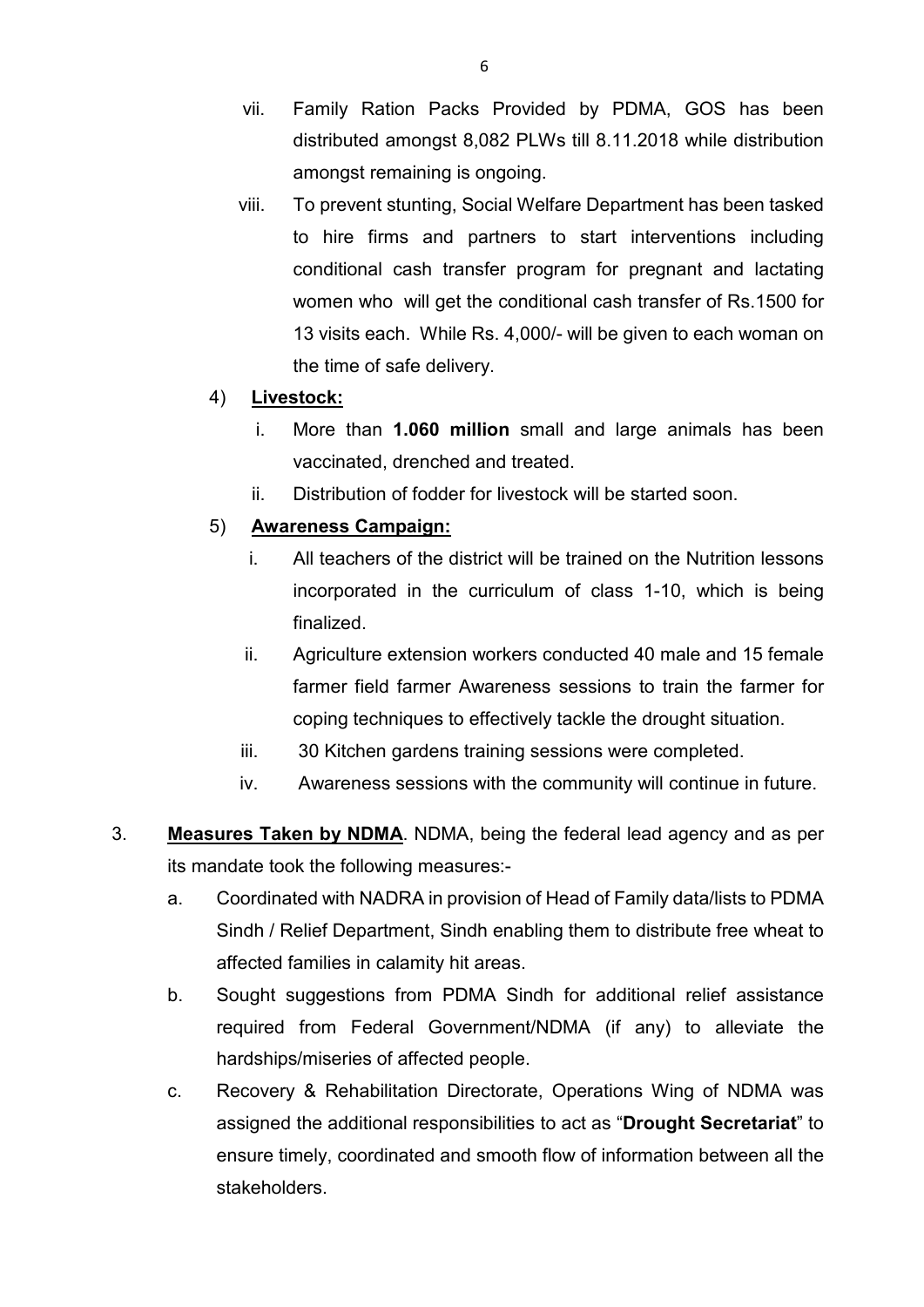d. To analyze the current drought like situation in eight (8) districts particularly in district Tharparkar, NDMA in collaboration with PDMA Sindh and partner organizations i.e. UNFPA and UNICEF conducted a one day seminar on 30



October, 2018 in Karachi. More than 90 representatives of various Federal and Provincial governments, (i.e. Rehabilitation, Social Welfare, Health, Population Welfare, Women Development departments etc.), District Administration of 8 x affected districts, Pak army, Rangers, UN agencies, NGOs/INGOs, Civil Society, Media as well as senior officers of PDMA Sindh participated in the seminar. The aim and focus of the seminar was to plan sustainable short and long term remedial measures to mitigate the sufferings of the drought affectees.

e. Apart from above, a team of senior officers of NDMA, led by Member (Ops) and comprising Member (DRR), Member (A&F), Program Manager (GCC), Deputy Director (R&R) and Programme Officer (GCC) held a meeting with the



senior officers of PDMA Sindh, Secretary Rehabilitation, Government of Sindh, Additional Relief Commissioner, Board of Revenue, Relief Department, Govt. of Sindh, Deputy Commissioner Tharparkar, ADC-I Dadu, Programme Manager, NSP Sindh and representative from Pakistan Army and Rangers on 31 October, 2018. The meeting discussed the prevailing drought situation and agreed on coordinated approach by ensuring effective and result orientated remedial measures to minimize the adverse effect of drought in the province of Sindh.

f. The participant were informed that previously, NDMA in collaboration with PDMA Sindh and with the technical support of Food and Agriculture

7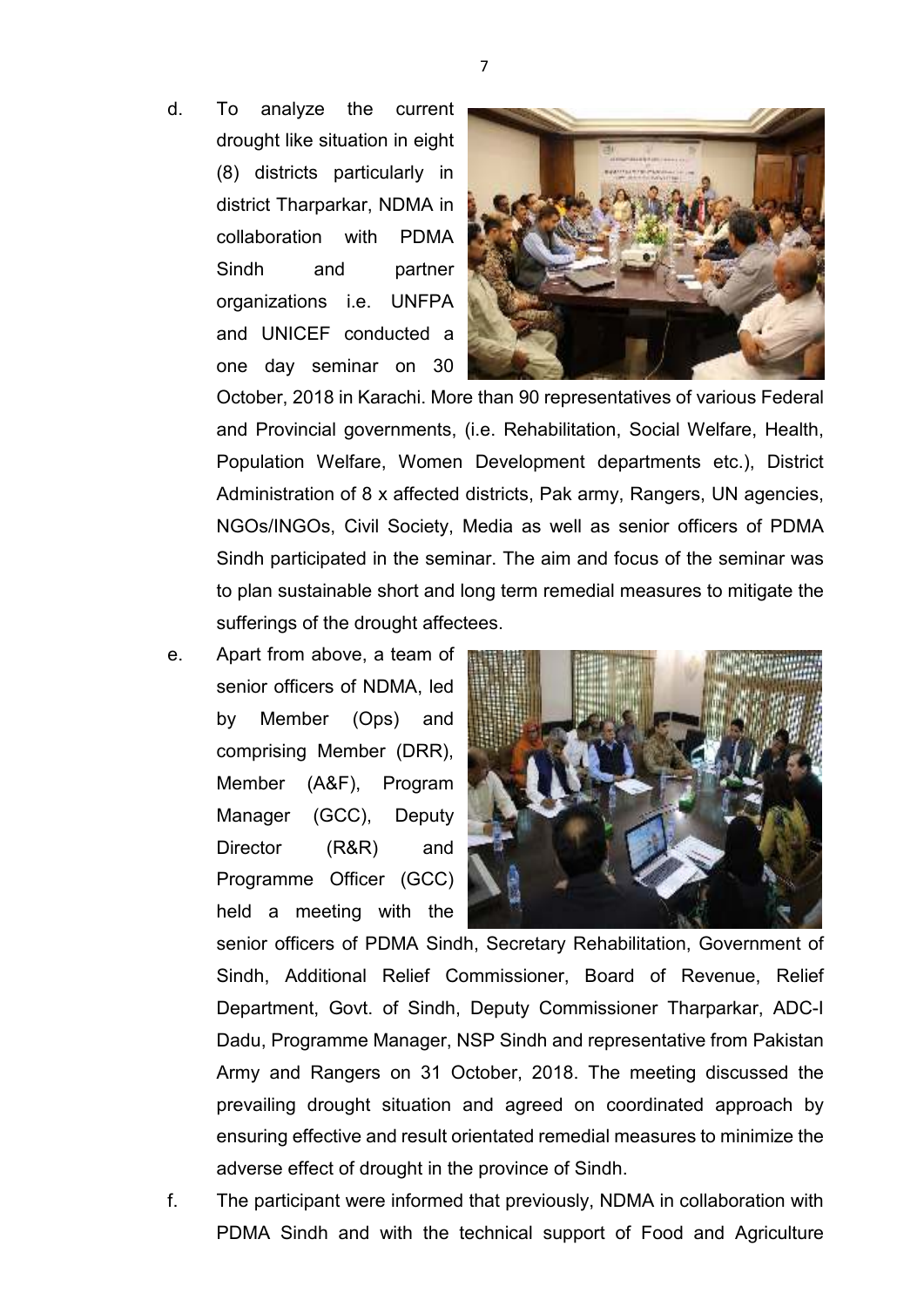Organization (FAO) had conducted Sindh Drought Needs Assessment (SDNA) in 2015-2016. The recommendations of SDNA can be relied upon to design any future interventions/programmes for the drought affected communities (**Annexure-V)**.

- 4. **Recommendations**. Participants of the Consultative Seminar discussed in detail availability of water for human consumption/agriculture and livestock. The issue of adverse impacts of drought on the livelihood and resultant migration were also discussed thoroughly. The impacts of drought on health and state of nutrition of pregnant/lactating women and causes of child mortality were also discussed threadbare.
- 5. The participants unanimously agreed to call for affective coordination among all district, provincial and federal stakeholders in terms of emergency response/relief, targeted mitigation measures, better management and optimum utilization of available resources. This requires a multi-sector and integrated approach to focus on Health, Nutrition, Agriculture, Livestock, Water and sanitation by involving government authorities, research institutes, academia, humanitarian agencies, public works agencies and civil society organizations etc. at each administrative level. The main recommendations of Two days deliberations are as follows:-

### a. **Short Term Measures:**

### (1) **Agriculture.**

- i. Drought resistant varieties of different food and cash crops may be introduced in the drought stricken districts.
- ii. Provision of fodder to livestock (6.5 million in number) owners to stop out migration.
- iii. Possibility of planting suitable varieties of shrubs and trees be explored to provide fodder for animals.

### (2) **Water.**

- i. RO plants mostly remained non-functional due to poor maintenance and power supply issues. These may be made operational through proper maintenance
- ii. Under construction small dams may be completed on fast track basis.
- iii. Funds may be allocated for revival of non-functional water supply schemes.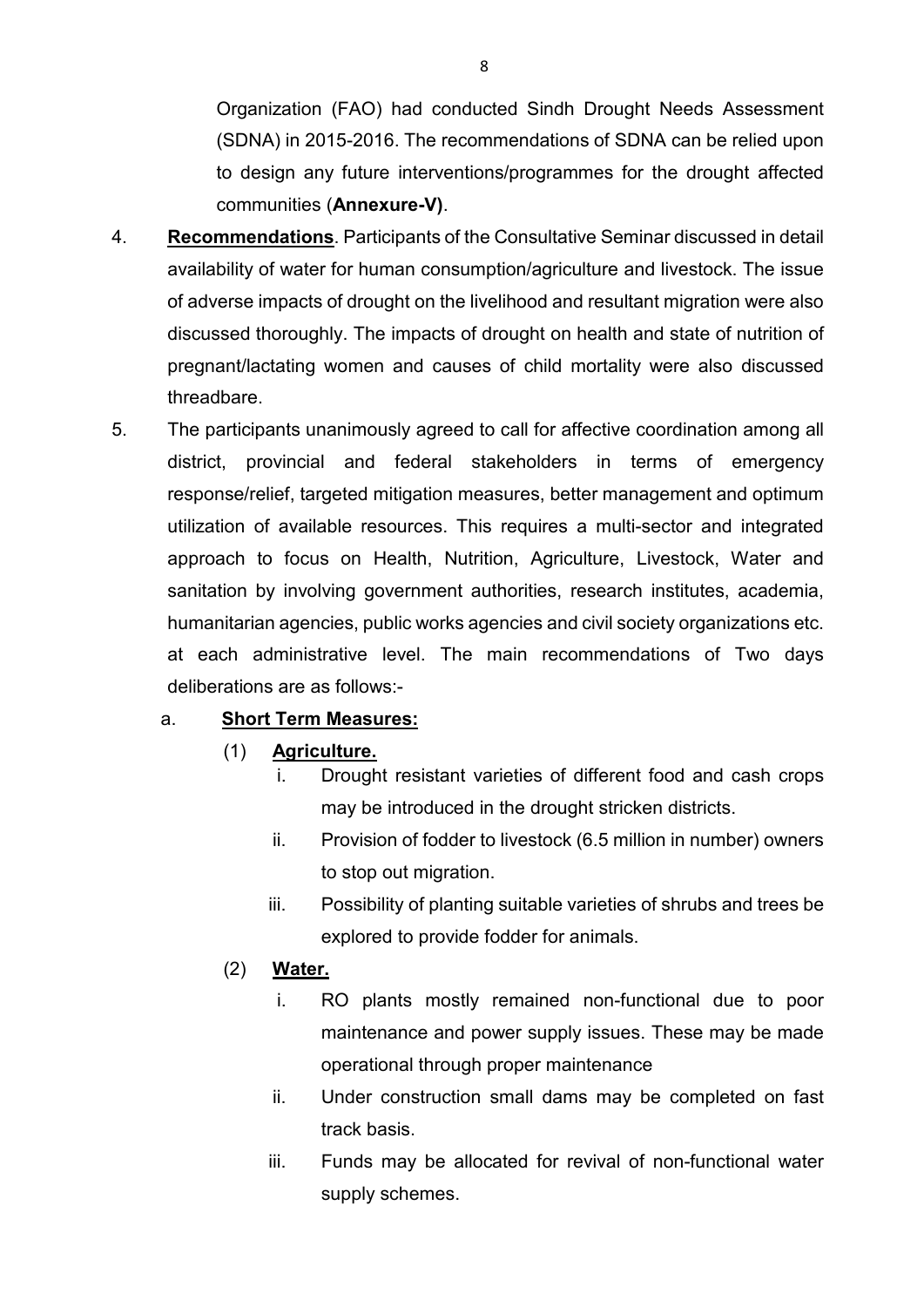### (3) **Health and Nutrition.**

- i. Availability of medicines along with nutritional supplements / multi-vitamins may be ensured in all Government hospitals/ dispensaries round the year;
- ii. Availability of female gynaecologist for safe child delivery/birth to reduce child mortality due to delivery related complications. Introduction of MISP (minimum Initial Service package for women, girls and adolescents to prevent maternal and neonatal mortality and morbidity
- iii. Deployment of Mobile Emergency health services for mother and children in remote and especially off-road areas on regular intervals.
- iv. Screening of Pregnant & Lactating women (PLWs) may be done on monthly basis by Health Department with the assistance of NGOs.
- v. Family Ration Packs/ food supplements may be distributed amongst the mal-nutrient pregnant/lactating mothers and children under 5 years of age on regular basis.

### (4) **Livelihood**

- i. Programs/interventions through public private partnership may be introduced to impart technical training in the fields of mining, Information Technology, automobile and non-farm professions to ensure employment of youth including female in the ongoing development projects in province.
- ii. Training programmes may be launched in the existing vocational institutes to boost local handicrafts and cottage Industry.

### (5) **Awareness**

- i. Communication campaign may be conducted for local population to address the social issues and create awareness among communities on safe drinking water, sanitation, education, climate change adaptation, Gender Based Violence (GBV), etc.
- ii. Partner organization may be requested to extend support in capacity building initiatives and awareness creation etc.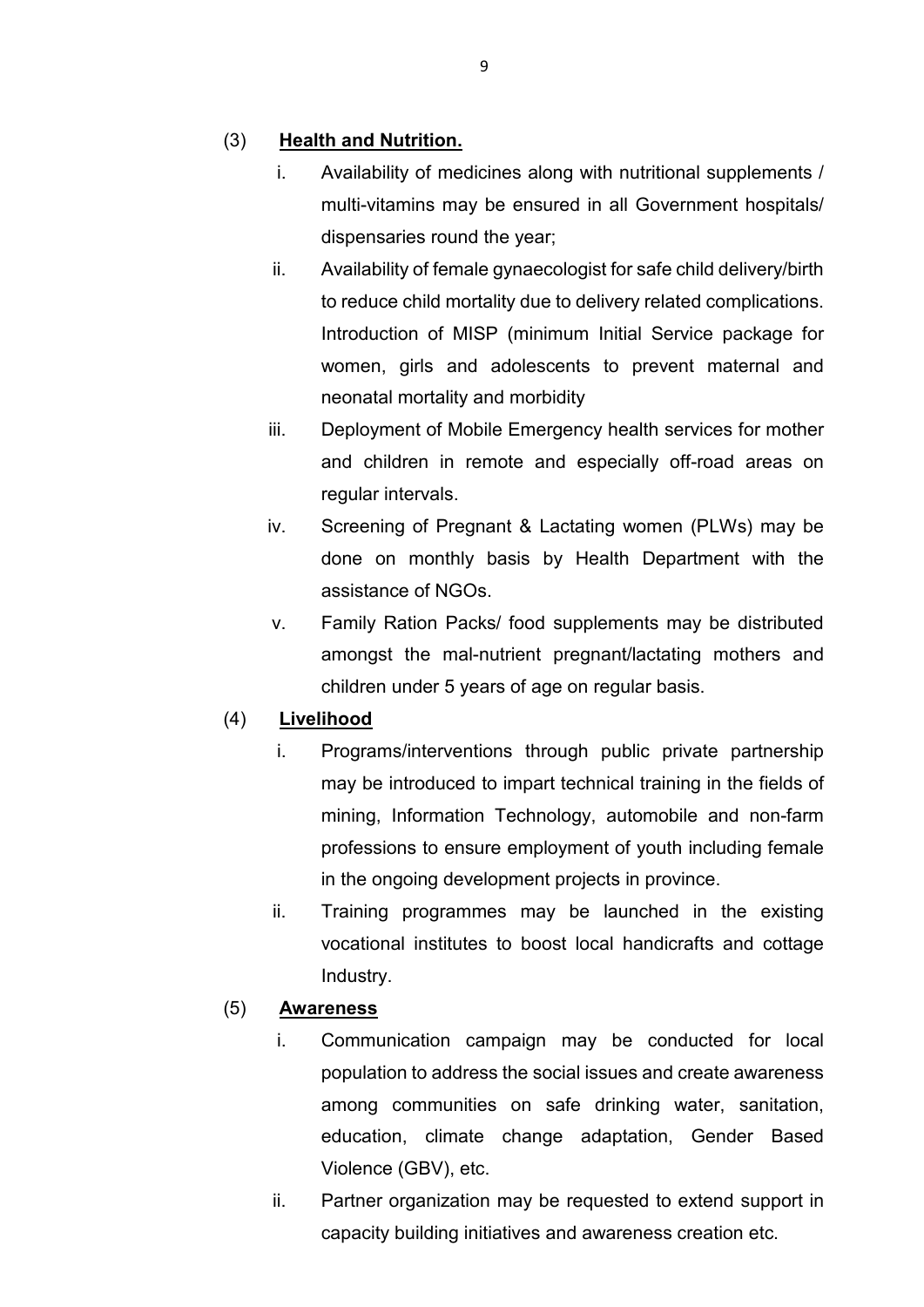iii. Psychosocial social support provided to females in order to reduce females deaths due to suicides

### b. **Long Term Measures**

### (1) **Agriculture**.

- i. Introduction of institutional reforms to modernize the existing irrigation system in the drought hit areas to maximize the number of farmers benefiting from public investments.
- ii. Capacity building of local agriculture, livestock, water management and other relevant line departments in terms of modern machinery, training and equipment.
- iii. Establishment of farm to market and other link roads and infrastructure will improve access of the far off communities to the markets.
- iv. A systematic food security monitoring and information system in order to help evidence based programmatic response.

### **(2) Water**

- i. The feasibility for provision of piped water for drinking purpose from the nearest water source be explored as has been done in Cholistan Area in Southern Punjab.
- ii. South-eastern Sindh has huge deposits of ground water in third aquifer that can be judiciously used to promote bio-saline agriculture. Communities should be provided submersible pumps to extract third aquifer and grow vegetables and fodder.
- iii. Improve water storage systems such as recharge dams particularly in the South East, where rains are predicted to become more intense but for shorter period.
- iv. Construction of new ponds and small dams be planned at suitable sites using traditional as well as modern techniques.
- v. Alternative water supply as well as new irrigation technologies may be introduced. Government of Sindh may promote 'Rain Water Harvesting' in the drought hit districts
- vi. Feasibility studies be conducted through Universities and Research institutes to divert flood water to these 8 x district to recharge ground water.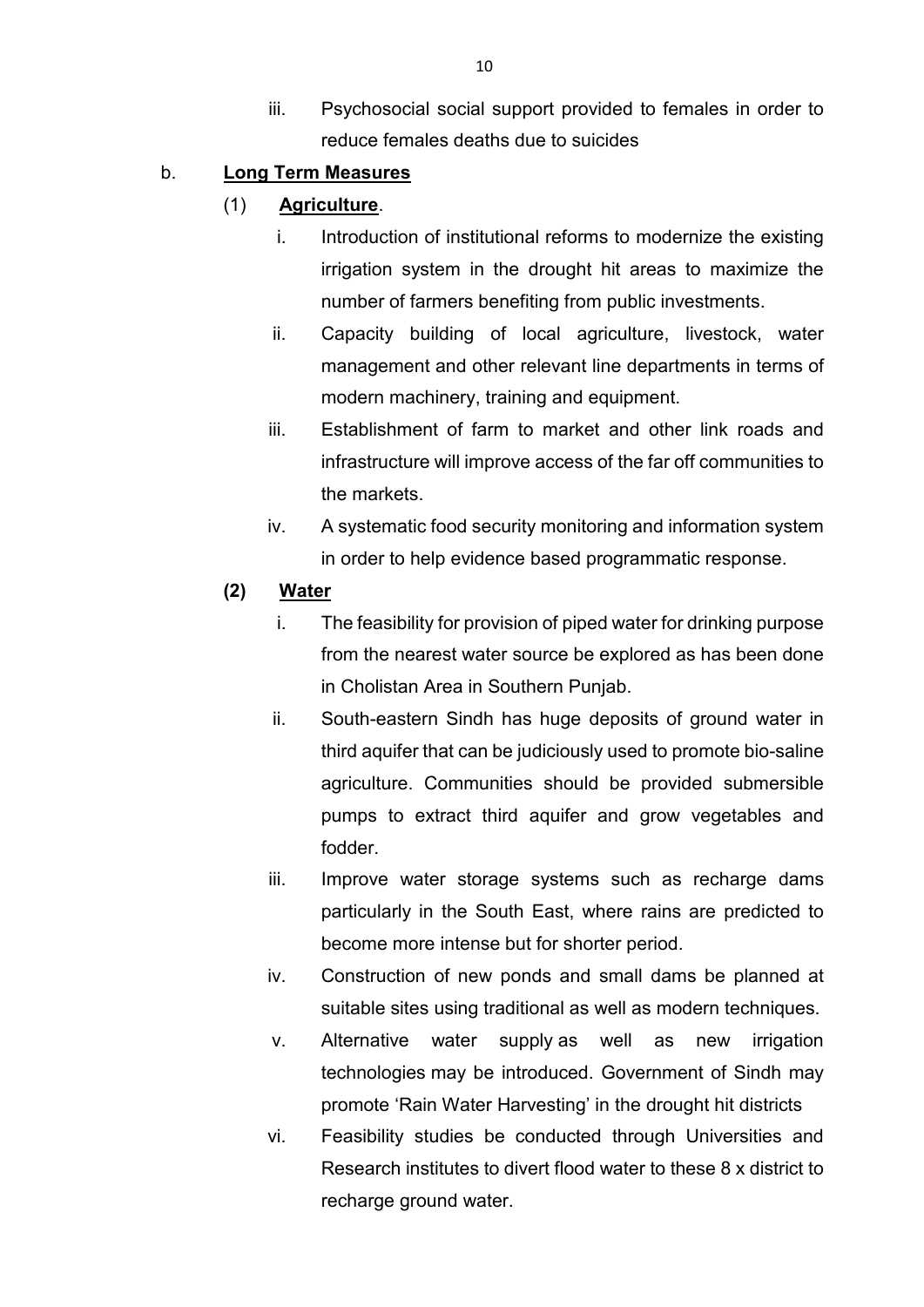### (3) **Health and Nutrition.**

- i. Female Gynecologists, pediatricians, Anesthetists, FMOs & other Specialists may be posted or recruited for posting in Taluka Hospitals to provide health care services within their jurisdiction.
- ii. Special Incentive Package may be announced for Doctors, Nurses and Lady Health Workers posted in far flung and remote areas **OR** existing package / allowance may be reasonably enhanced.
- iii. Additional ambulances (4x4) may be provided to the District Authorities for each Taluka hospital.
- iv. Special mobile emergency health services for mother and children must be extended in remote and especially off-road areas on regular intervals.
- v. Provision of sufficient numbers of Incubators at each THQ Hospitals may be ensured;
- vi. The provincial government should institutionalize the coordination mechanism amongst all relevant government line departments, Community Service Organizations (CSOs), private sector and civil society to devise a system of close monitoring of morbidity rate.
- vii. Understanding of the local norms and habits to streamline the response to local needs and reduce wastage.
- viii. A strategy focusing on health and wellbeing such as changes to the diet patterns to enhance nutrition value be prepared and implemented.

### **(4) Livelihood**

- i. Encourage the development of non-agricultural and labourintensive economic sectors in extremely water scarce areas.
- ii. South-eastern Sindh with its huge coal and power industry will soon enter in an era of economic diversification. Therefore, local youth should be imparted new skills/vocational training to grab the likely future job opportunities.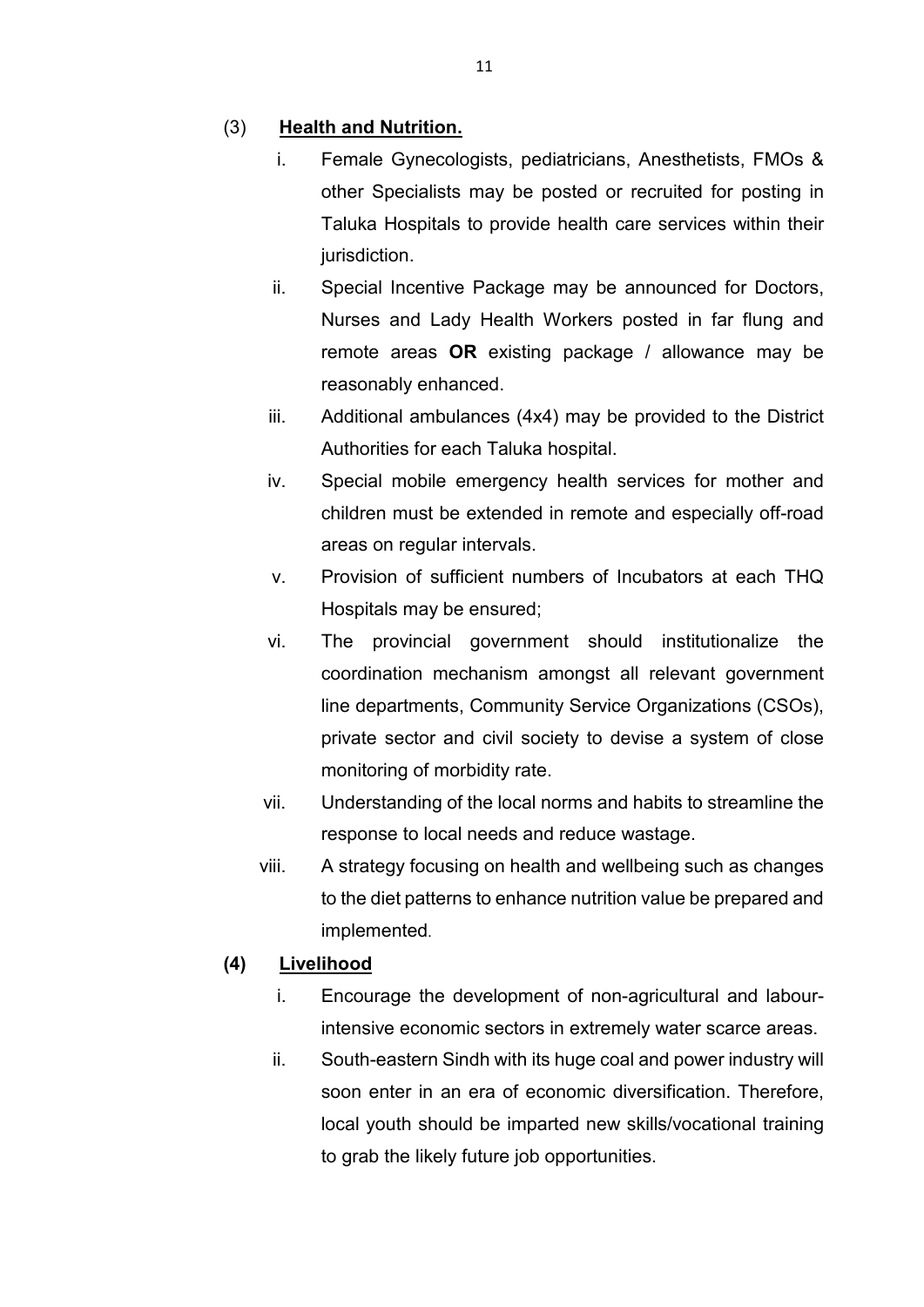### **6. General Recommendations**

- a. Baseline survey on gender, age and nutritional status may be conducted in all 8 x drought affected districts of Sindh for detailed assessment of the situation before long term interventions are planned.
- b. A joint programme of action/Road map involving government institutions, UN agencies, INGOs/NGOs be formulated to ensure coordinated response capacities and development actions in the most vulnerable and fragile areas prone to droughts.
- c. PTA may be requested to approach Cellular Mobile Operators (CMOs) to increase the coverage area in the District so as to overcome communications gap.
- d. For community awareness special programmes on Radio Pakistan and Private FM Channels may be broadcasted which may focus to increase coping capacities of the affected population in the drought affected areas
- e. Coordination among the implementing partners needs to be improved to achieve the desired results of the interventions.
- f. A coordinated and integrated approach to support livelihood, alternate livelihoods with focus on gender empowerment, food security and the resilience of the populations be adopted by the Government and the development partners.
- g. Coordinated approach with all the partner may be adopted to ensure primary education as (education in emergency) in affected areas.
- h. The government should facilitate a focused response, through 'strengthening of coordination framework' to avoid duplication of efforts as well as address significant gaps in terms of water supply, sanitation, health and hygiene and livelihood.
- i. Government of Sindh may focus on providing education to girls in the age group of 5-12 through interventions on the lines of Tawana Pakistan to increase school enrollment and nutrition status of girls.

\*\*\*\*\*\*\*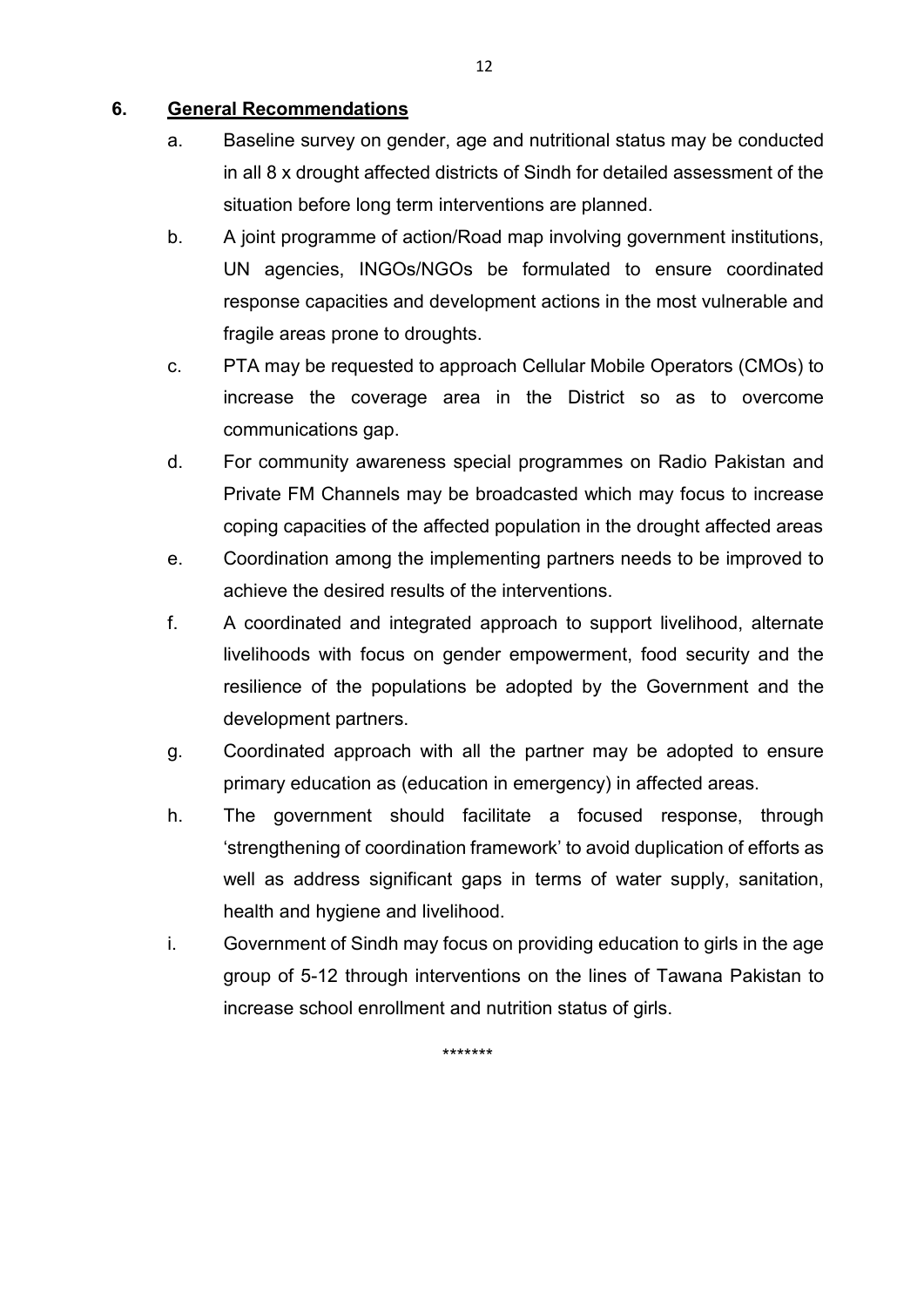#### **Annexure-I**

# **STATEMENT OF DISTRICTS, DEHS AND NUMBER OF HEAD OF FAMILIES IN DROUGHT HIT AREAS OF SINDH**

| <b>DISTRICT</b>   | <b>NO. OF DEHS</b> | <b>NO. OF FAMILIES</b> |
|-------------------|--------------------|------------------------|
| Thatta            | 06                 | 10,681                 |
| Dadu              | 88                 | 23,067                 |
| Sanghar           | 07                 | 9,159                  |
| Tharparkar        | 167                | 276,152                |
| Umerkot           | 25                 | 31,390                 |
| Kamber Shahdadkot | 22                 | 8,008                  |
| Jamshoro          | 110                | 29,738                 |
| <b>Badin</b>      | 88                 | 32,791                 |
| <b>Total</b>      | 513                | 420,946                |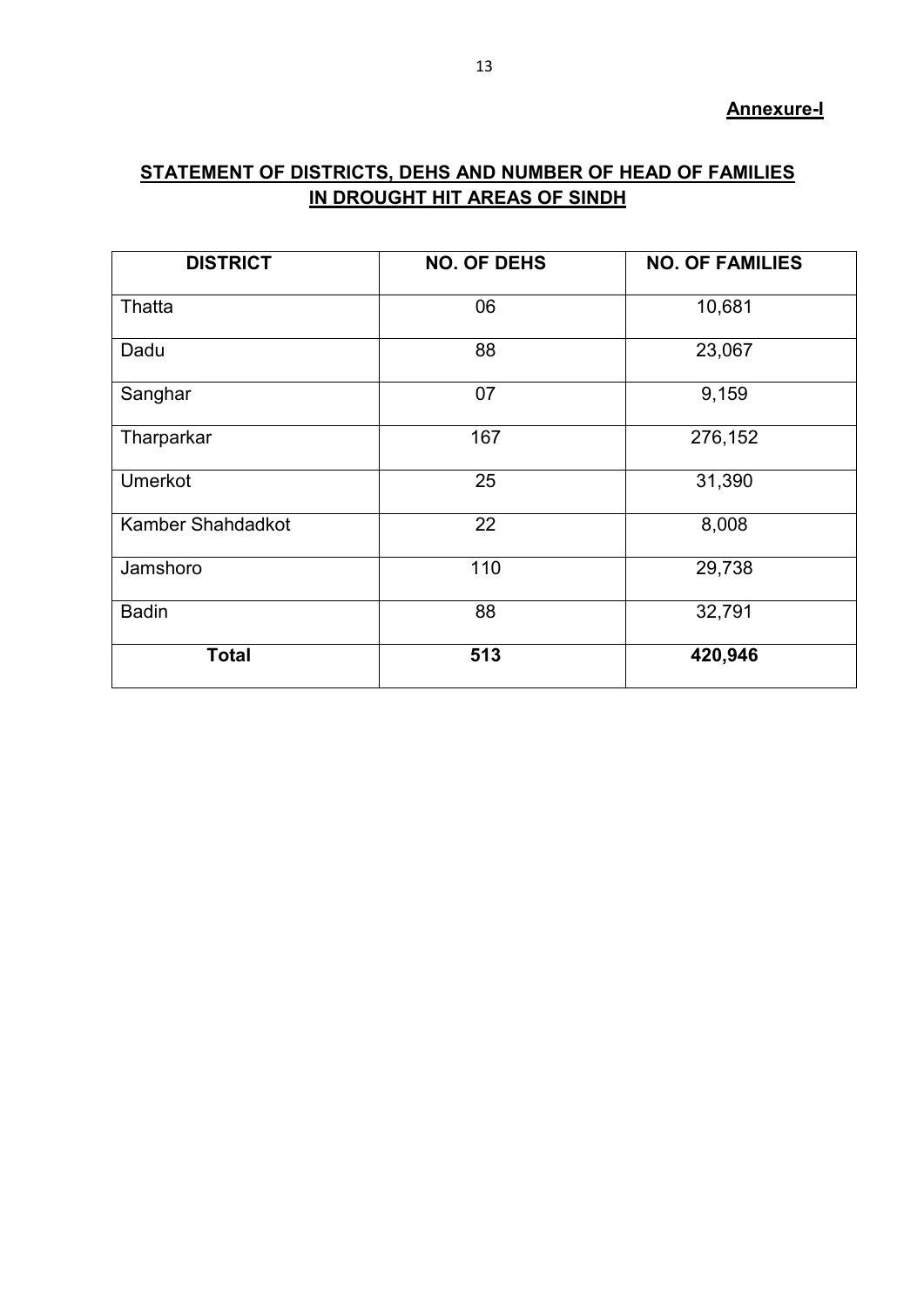### **Annexure-II**

# **FREE DISTRIBUTION OF WHEAT IN CALAMITY HIT AREAS TILL 30.10.2018**

| <b>DISTRICT</b> | <b>NO. OF HOUSE</b><br><b>HOLD</b> | <b>TOTAL NO. OF</b><br><b>HOUSE HOLD</b><br><b>WHOM WHEAT</b><br><b>BAGS DISTRIBUTED</b> | <b>BALANCE</b> |
|-----------------|------------------------------------|------------------------------------------------------------------------------------------|----------------|
|                 |                                    |                                                                                          |                |
| Tharparkar      | 276,152                            | 184,127                                                                                  | 92,025         |
| <b>Umerkot</b>  | 31,390                             | 3,331                                                                                    | 28,059         |
| Dadu            | 23,067                             | 15,229                                                                                   | 7,838          |
| Thatta          | 10,681                             | 6,506                                                                                    | 4,175          |
| Sanghar         | 9,159                              | 6,465                                                                                    | 2,694          |
| Kamber          | 8,008                              | 2,079                                                                                    | 5,929          |
| Jamshoro        | 29,738                             | 9,924                                                                                    | 19,814         |
| <b>Badin</b>    | 32,751                             |                                                                                          | 32,751         |
| <b>Total</b>    | 420,946                            | 227,661                                                                                  | 193,285        |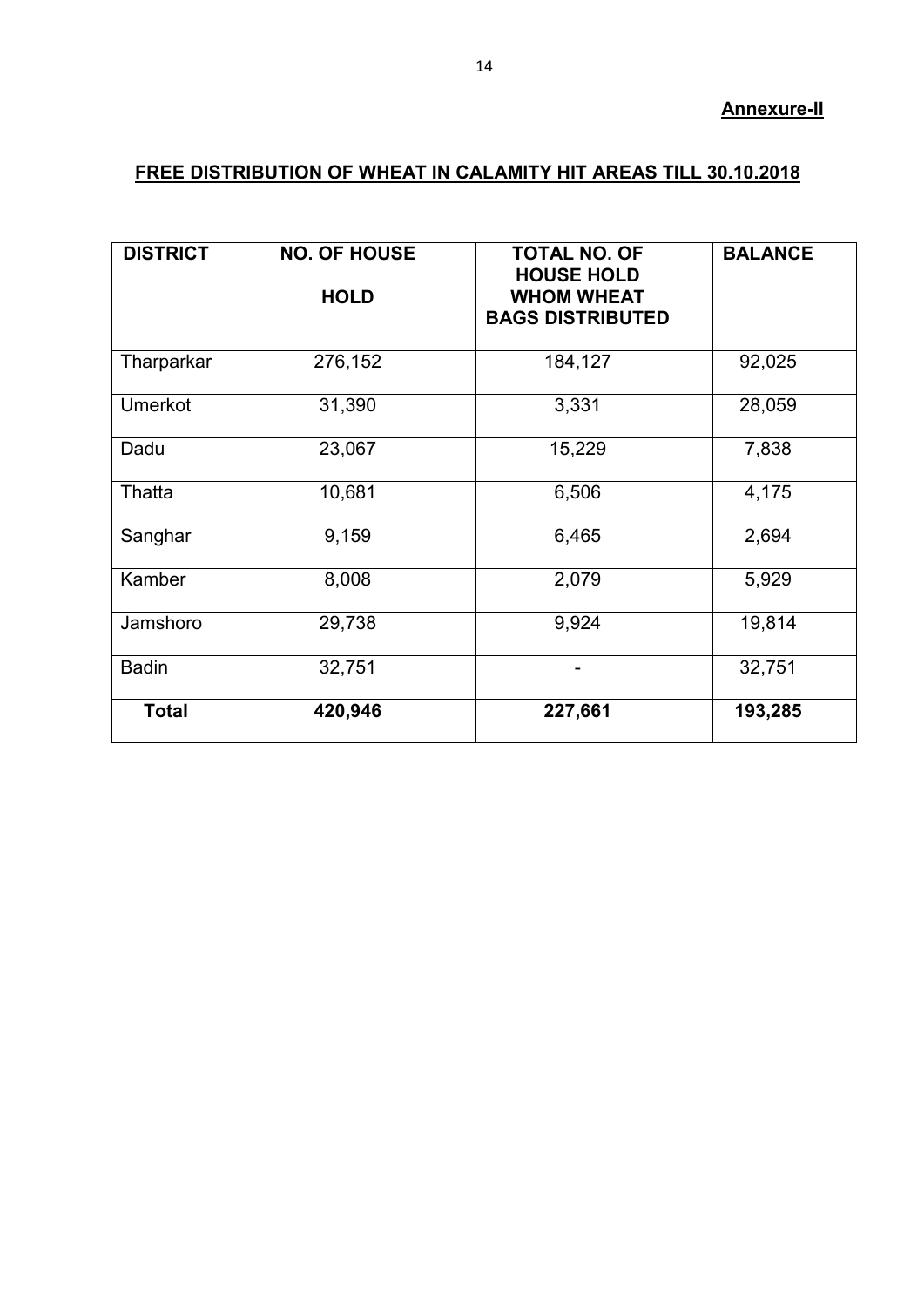# **DETAILS OF NUTRITION ITEMS AND RATION BAGS PROVIDED TO THE PREGNANT & LACTATED WOMEN**

| Ser.           | <b>ITEM</b>          | <b>QUANTITY</b> | <b>REMARKS</b>        |
|----------------|----------------------|-----------------|-----------------------|
| $\mathbf 1$    | Atta (fortified)     | $10$ kg         |                       |
| 2              | <b>Rice Arri</b>     | 10 kg           |                       |
| 3              | Dal Mong             | $2$ kg          |                       |
| $\overline{4}$ | Lobia (Kidney Beans) | $2$ kg          | <b>Ration Bags to</b> |
| 5              | Dal Channa           | $2$ kg          | be provided for       |
| 6              | Oil (With Vita:A+D)  | $2$ kg          | 03 Months.            |
| $\overline{7}$ | Sugar                | $1$ kg          |                       |
| 8              | Salt (iodized)       | $1$ kg          |                       |
| 9              | Soap Antibacterial   | 4 Nos.          |                       |

| S.NO. | <b>DISTRICT</b> | <b>PREGNANT</b> | <b>LACTATING</b> | <b>TOTAL</b> |
|-------|-----------------|-----------------|------------------|--------------|
|       |                 | <b>WOMEN</b>    | <b>WOMEN</b>     |              |
|       | Tharparkar      | 20,210          | 15,122           | 35,332       |
| 2     | Umerkot         | 8,330           | 6,248            | 14,578       |
|       | <b>TOTAL</b>    | 28,540          | 21,370           | 49,910       |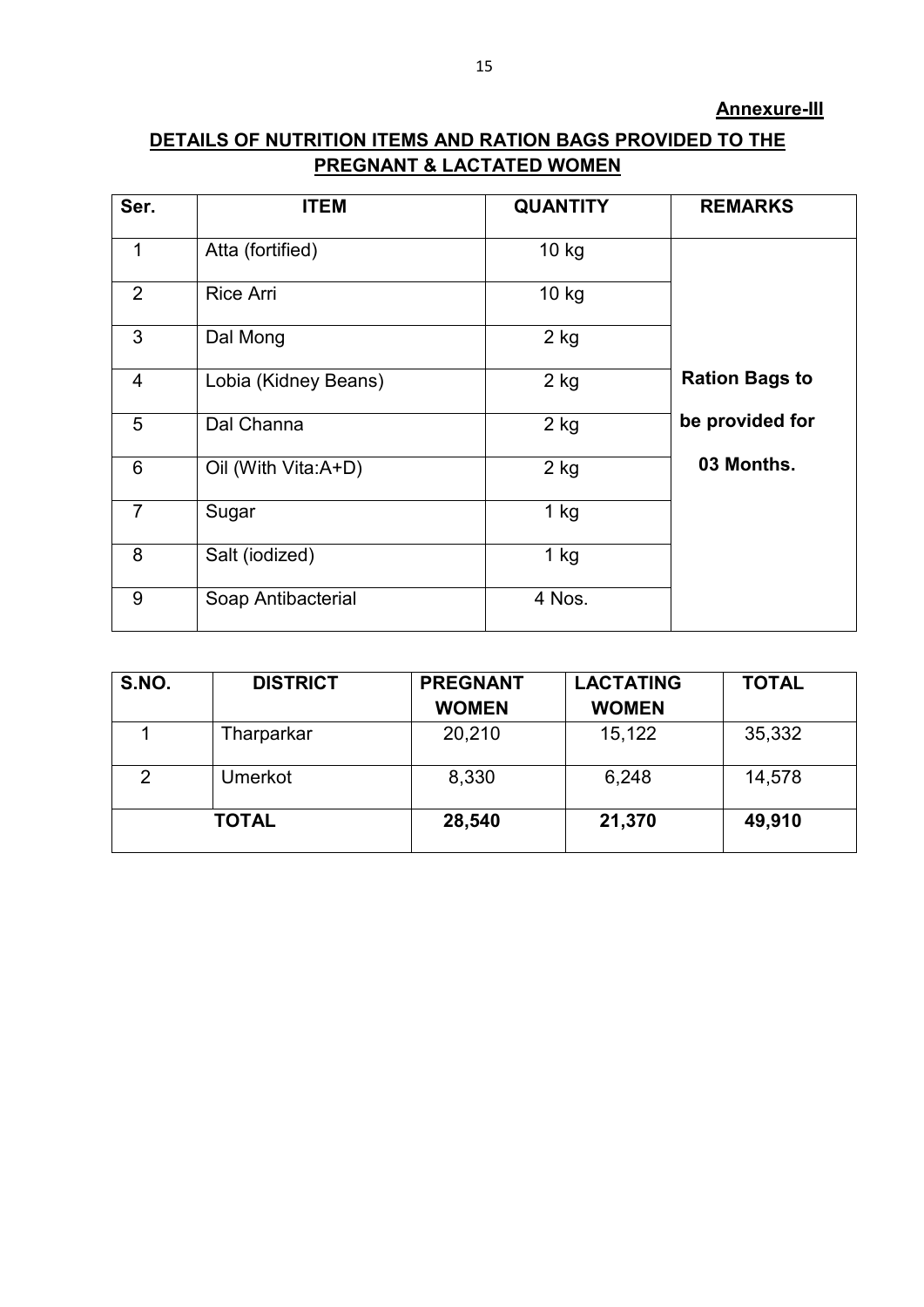### **Annexure-IV**

# **HISTORICAL RAIN FALL DATA OF DISTRICT THARPARKAR SINCE 2014**

| <b>TALUKA</b>   | YEAR & RAINFALL RECORDED IN MILLIMETERS |      |                           |                           |
|-----------------|-----------------------------------------|------|---------------------------|---------------------------|
|                 | 2018                                    | 2017 | 2015                      | 2014                      |
| <b>Mithi</b>    | 58                                      | 261  | 422                       | 180                       |
| <b>Islamkot</b> | 24                                      | 337  | 362                       | 167                       |
| <b>Diplo</b>    | 51                                      | 379  | 512                       | 33                        |
| Kaloi           | 10                                      | 114  | Taluka was<br>not created | Taluka was<br>not created |
| Chachro         | 105                                     | 173  | 363                       | 77                        |
| Dahli           | 120                                     | 123  | 266                       | Taluka was<br>not created |
| Nagarparkar     | 40                                      | 324  | 588                       | 43                        |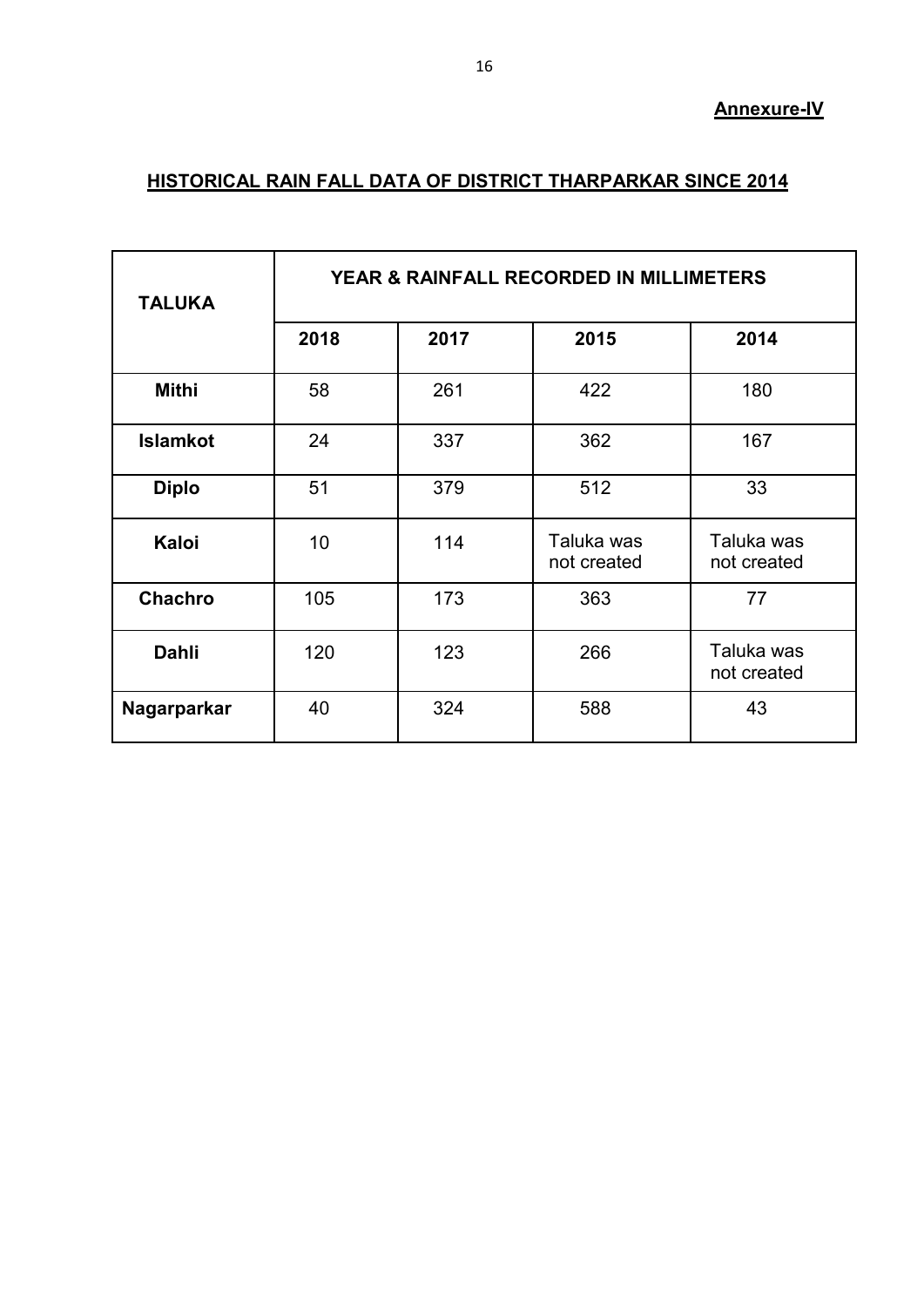### **SINDH DROUGHT NEEDS ASSESSMENT (SDNA) THE STATE OF AGRICULTURE, LIVELIHOOD, FOOD SECURITY, NUTRITION, WATER AND SANITATION IN DROUGHT AFFECTED COMMUNITIES IN SINDH AUGUST 2016**

#### **Recommendations**

This SDNA report 2016 has focused on identifying the impact of the drought and household vulnerability to the drought. This assessment provides an estimate of the impact of the drought on agricultural production through water scarcity, household vulnerability, and its impact on food consumption and nutrition. The report also emphasizes that the trend will be towards an increase in water scarcity, due primarily to population growth, and increasing occurrence of hydro-meteorological hazards, due to the predicted increase in rainfall variability. These factors will drag Sindh to become one of the most vulnerable regions to climate change across the planet.

The households located in high drought, extreme water scarcity areas, and in South East zone have low ownership of assets, higher vulnerability due to unsafe water sources, difficult/very difficult access to health care, high mortality and prevalence of diarrhea, and poor nutrition. Although, it is encouraging to find that several kinds of assistance programs/interventions are being targeted towards these households/areas, unfortunately their situation is still very poor. This poor situation in the high drought and extreme water scarcity areas emphasizes the need for improvement in implementation of support programs/interventions.

It is paramount that the Government of Pakistan, led by the National and Provincial Disaster Management Authorities designs and implements strong mitigation responses. The complexity of the climate change and drought impact calls for strong coordination among the many institutions involved in the response in terms of emergency response, mitigation and water management. This requires a multi-sector approach involving research institutes, government authorities at each administrative level, humanitarian agencies and public works agencies. This assessment recommends the following actions/interventions to be implemented in the drought affected communities.

# **Agriculture**

### **Short term:**

- Agriculture support through provision of inputs in all water-scarce areas of Sindh, particularly in the West and South-East. Drought resistant seeds are mostly used in water scarce areas of the Irrigated zone. Inputs of water efficient crops are most needed.
- A livestock vaccination campaign and medicines for livestock would both help to respond to the disaster and sustainably increase livestock water productivity.
- Livestock breeders in the South-East and West urgently need fodder or synthetic feed.

### **Medium term:**

 Shrub and tree planting (particularly small trees) in arid areas can limit desertification, reduce soil erosion and provide fodder for animals. Possibilities of planting suitable fruit varieties should be also explored along with forest plants and shrubs for livestock. It will diversify the livelihoods options along with improved nutrition.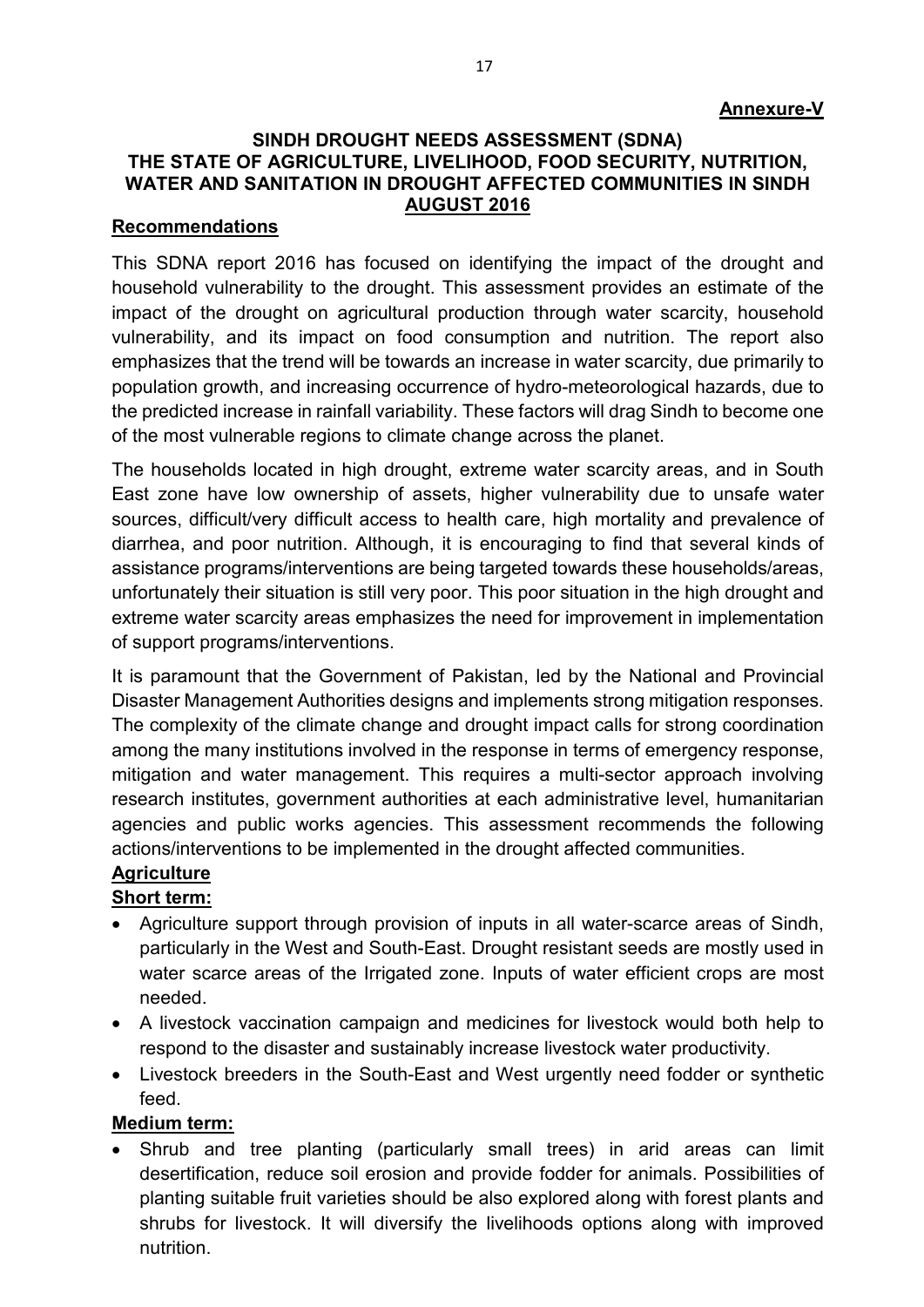- Establishment of water accounting systems in order to closely monitor water levels and respond promptly to dry spells and droughts disasters.
	- Enhancement of the extension services to increase yields, as this is most costefficient way to increase water productivity.
	- Increase of the water productivity through conservation agriculture. Conservation Agriculture conserves soil moisture and reduces the need for inputs, especially chemical fertilizers. It also reduces carbon emissions.
	- Introduction of e the system of rice intensification that saves on irrigation water and reduces emissions of methane, a potent greenhouse gas.
	- Encouraging inter-cropping models will have nutrition effect through improved dietary diversity, as well as conferring advantages for agronomy and soil amelioration.
	- Diversification of agricultural crops and other livelihoods options. Large scale producers to be supported and involved for innovation and demonstration of new crops. It will help replicate the new ideas and generate employment opportunities.
	- Value chains to be developed around potential agriculture and non-agriculture products. Producers, processors and market players to be supported and facilitated for better quality and functioning.
	- Local and outside market linkages to be promoted through networking and exposure visits.

## **Long Term**

- Modernize irrigation systems, making public investment in irrigation repair more equitable, and maximize the number of farmers benefiting from public investments on irrigation through institutional reform aimed at increasing equity.
- Improve water storage systems such as recharge dams particularly in the South East, where rains are predicted to become more intense and less predictable. It would also help in increasing the level of water table in the drier areas.
- Enhance the capacities of local agriculture, livestock, water management and other relevant line departments in terms of modern machinery, training and equipment.
- Encourage the development of non-agricultural and labour-intensive economic sectors in extremely water scarce areas.
- Establishment of farm to market and other road infrastructure will improve access of the far off communities to the markets.

# **Off-farm Livelihood**

# **Short Term**

- Food for assets (cash or food) should be continued in order to support livelihood of the vulnerable households and to help stabilize their food security.
- Government compensation, cash/food for work/training need to be extended to high drought areas as well.

# **Medium/Long Term**

 Programs/interventions enhancing skills and generating employment/income for the locals need to be focused more; otherwise poor and vulnerable households will remain dependent on external sources for their food consumption and living.

# **Health and Nutrition**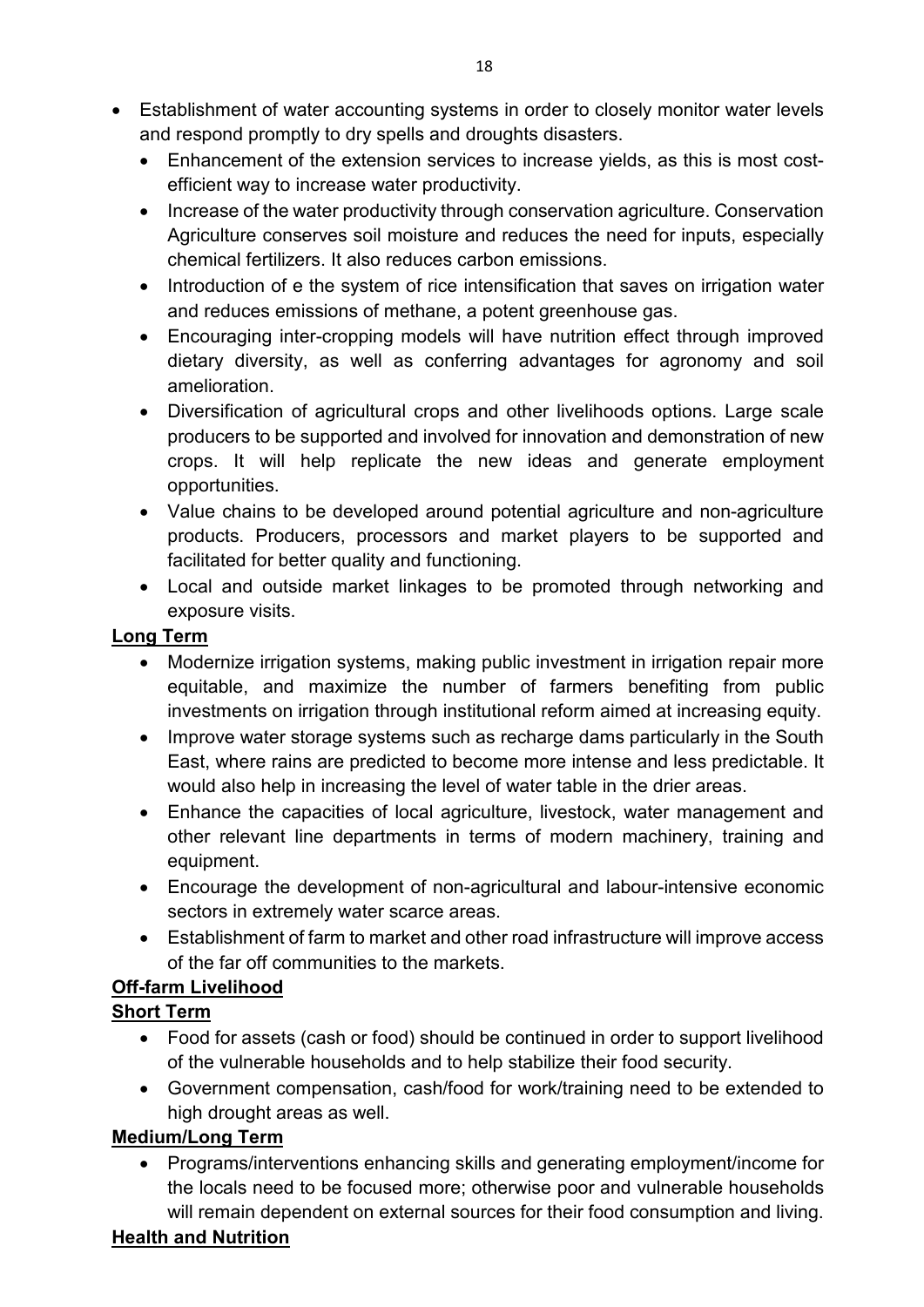## **Short Term**

 Given the high prevalence of acute malnutrition, priority should be given in supporting the most at risk populations in order to improve the situation. The existing programmes on Community Management of Acute Malnutrition (CMAM) should be further strengthened.

# **Medium/Long Term**

- A system of close monitoring of morbidity rates with better coordination among the relevant government departments, CSOs, private sector to take preventive actions where outbreaks are detected. The Government should institutionalize this system.
- Access to health also needs to be improved by improving the road infrastructure and availability of transport, medical staff and medicines at health care facilities.
- Coordination among various related institutions to improve the health situation through improvement in basic health services.

## **Water and Sanitation**

## **Short Term**

- The immediate need is drinking water and that of acceptable quality. This need can be fulfilled with cleaning the brackish water and maintaining the wells. Since there is variable rainfall each and every drop of it must be harvested for drinking and livestock purposes.
- Provision of safe drinking water in all areas should be the priority of the government and partner organizations. Unsafe water consumption leads to poor health and nutrition and subsequently lower productivity and contribution to household and national economies.

### **Medium Term**

- Ensure water availability to those who are facing the moderate to extreme drought situation especially the most vulnerable segments in these villages.
- The distribution and use of household level water purifiers and disinfectants should be ensured along with hygiene promotion activities.
- There is a dire need to ensure the 'water security' government should take the responsibility to protect and construct new ponds for water storage. That would significantly help to create a medium term sustainable solution.

# **Long Term**

- Alternative water service delivery can be ensured through looking into long term solutions such as developing alternative sources, installation of RO and desalinization plants with enhanced technical supervision, construction and rehabilitation of water systems including rain water harvesting systems and structures and ensuring adequate storage facilities etc.
- Unfortunately in Pakistan 'rain water harvesting' is less than 20% and still much less in Tharparkar. In recent past, UNICEF has assisted the government of Sindh through provision of 'Nadi Ponds' for 'Rain Water Harvesting' – but this model needs to be further replicated and adopted by the government in order to ensure the development of water supply infrastructure at large scale to address the needs of people in Tharparkar.
- The flood water needs to be diverted to the Thar Desert to recharge the ground and to fill up specially created tanks and ponds. A long terms water development solution would require a canal which can fulfil the needs of people of Tharparkar